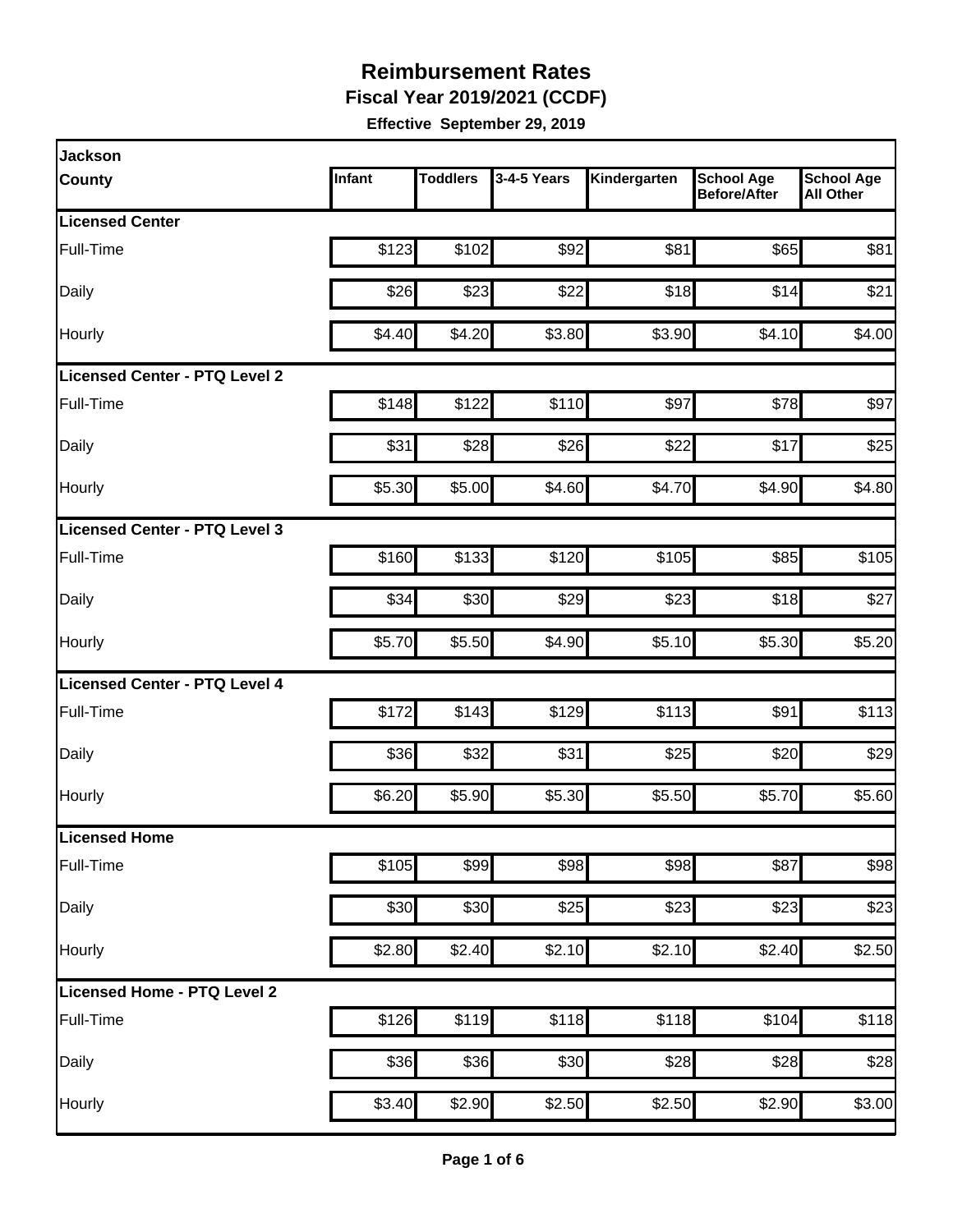**Fiscal Year 2019/2021 (CCDF)**

| <b>Jackson</b>                           |        |                 |                  |                    |                                          |                                       |
|------------------------------------------|--------|-----------------|------------------|--------------------|------------------------------------------|---------------------------------------|
| County                                   | Infant | <b>Toddlers</b> | 3-4-5 Years      | Kindergarten       | <b>School Age</b><br><b>Before/After</b> | <b>School Age</b><br><b>All Other</b> |
| <b>Licensed Home - PTQ Level 3</b>       |        |                 |                  |                    |                                          |                                       |
| Full-Time                                | \$137  | \$129           | \$127            | \$127              | \$113                                    | \$127                                 |
| Daily                                    | \$39   | \$39            | \$33             | \$30               | \$30                                     | \$30                                  |
| Hourly                                   | \$3.60 | \$3.10          | \$2.70           | \$2.70             | \$3.10                                   | \$3.30                                |
| Licensed Home - PTQ Level 4              |        |                 |                  |                    |                                          |                                       |
| Full-Time                                | \$147  | \$139           | \$137            | \$137              | \$122                                    | \$137                                 |
| Daily                                    | \$42   | \$42            | \$35             | \$32               | \$32                                     | \$32                                  |
| Hourly                                   | \$3.90 | \$3.40          | \$2.90           | \$2.90             | \$3.40                                   | \$3.50                                |
| <b>Registered Ministry</b>               |        |                 |                  |                    |                                          |                                       |
| Full-Time                                | \$112  | \$96            | \$91             | \$81               | \$43                                     | \$81                                  |
| Daily                                    | \$26   | \$21            | \$21             | \$18               | \$10                                     | \$18                                  |
| Hourly                                   | \$2.20 | \$2.20          | \$2.20           | \$2.20             | \$2.20                                   | \$2.20                                |
| <b>Registered Ministry - PTQ Level 1</b> |        |                 |                  |                    |                                          |                                       |
| Full-Time                                | \$118  | \$99            | \$92             | \$81               | \$54                                     | \$81                                  |
| Daily                                    | \$26   | \$22            | \$22             | \$18               | \$12                                     | \$20                                  |
| Hourly                                   | \$3.30 | \$3.20          | \$3.00           | \$3.10             | \$3.20                                   | \$3.10                                |
| <b>Registered Ministry - PTQ Level 2</b> |        |                 |                  |                    |                                          |                                       |
| Full-Time                                | \$148  | \$122           | \$110            | \$97               | \$78                                     | \$97                                  |
| Daily                                    | \$31   | \$28            | $\overline{$}26$ | \$22               | \$17                                     | \$25                                  |
| Hourly                                   | \$5.30 | \$5.00          | \$4.60           | \$4.70             | \$4.90                                   | \$4.80                                |
| <b>Registered Ministry - PTQ Level 3</b> |        |                 |                  |                    |                                          |                                       |
| Full-Time                                | \$160  | \$133           | \$120            | \$105              | \$85                                     | \$105                                 |
| Daily                                    | \$34   | \$30            | \$29             | \$23               | \$18                                     | \$27                                  |
| Hourly                                   | \$5.70 | \$5.50          | \$4.90           | $\overline{$5.10}$ | \$5.30                                   | \$5.20                                |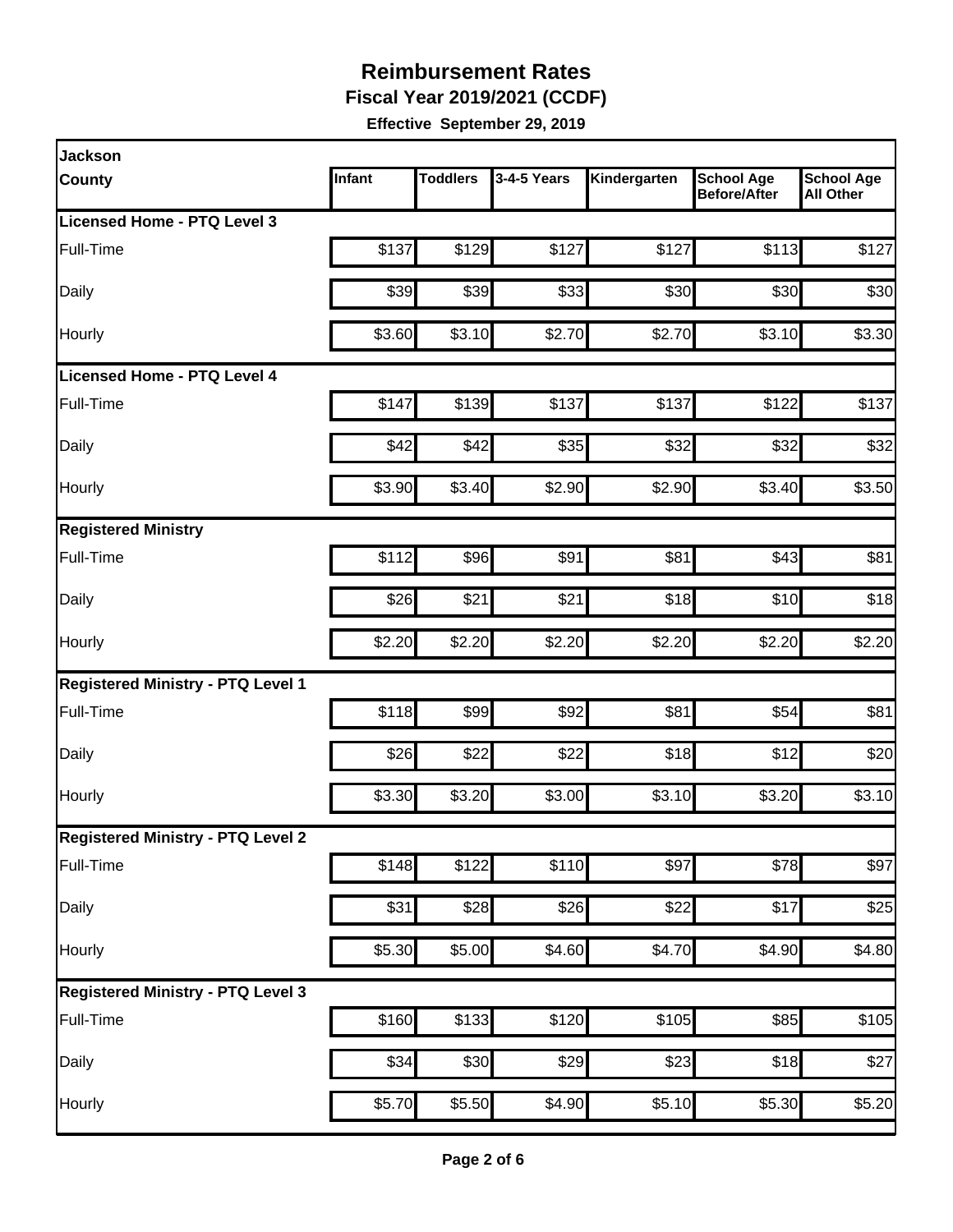**Fiscal Year 2019/2021 (CCDF)**

| <b>Jackson</b>                           |               |                 |             |              |                                          |                                       |  |  |  |
|------------------------------------------|---------------|-----------------|-------------|--------------|------------------------------------------|---------------------------------------|--|--|--|
| <b>County</b>                            | <b>Infant</b> | <b>Toddlers</b> | 3-4-5 Years | Kindergarten | <b>School Age</b><br><b>Before/After</b> | <b>School Age</b><br><b>All Other</b> |  |  |  |
| <b>Registered Ministry - PTQ Level 4</b> |               |                 |             |              |                                          |                                       |  |  |  |
| Full-Time                                | \$172         | \$143           | \$129       | \$113        | \$91                                     | \$113                                 |  |  |  |
| Daily                                    | \$36          | \$32            | \$31        | \$25         | \$20                                     | \$29                                  |  |  |  |
| Hourly                                   | \$6.20        | \$5.90          | \$5.30      | \$5.50       | \$5.70                                   | \$5.60                                |  |  |  |
| <b>Exempt Center</b>                     |               |                 |             |              |                                          |                                       |  |  |  |
| Full-Time                                | \$112         | \$96            | \$91        | \$81         | \$43                                     | \$81                                  |  |  |  |
| Daily                                    | \$26          | \$21            | \$21        | \$18         | \$10                                     | \$18                                  |  |  |  |
| Hourly                                   | \$2.20        | \$2.20          | \$2.20      | \$2.20       | \$2.20                                   | \$2.20                                |  |  |  |
| <b>Accredited Exempt Center</b>          |               |                 |             |              |                                          |                                       |  |  |  |
| Full-Time                                | \$135         | \$112           | \$101       | \$89         | \$69                                     | \$89                                  |  |  |  |
| Daily                                    | \$29          | \$25            | \$24        | \$20         | \$15                                     | \$23                                  |  |  |  |
| Hourly                                   | \$4.80        | \$4.60          | \$4.20      | \$4.30       | \$4.50                                   | \$4.40                                |  |  |  |
| <b>Exempt Home</b>                       |               |                 |             |              |                                          |                                       |  |  |  |
| Full-Time                                | \$86          | \$80            | \$80        | \$80         | \$70                                     | \$80                                  |  |  |  |
| Daily                                    | \$19          | \$18            | \$18        | \$17         | \$16                                     | \$17                                  |  |  |  |
| Hourly                                   | \$2.10        | \$2.10          | \$2.10]     | \$2.10       | \$2.20                                   | \$2.10                                |  |  |  |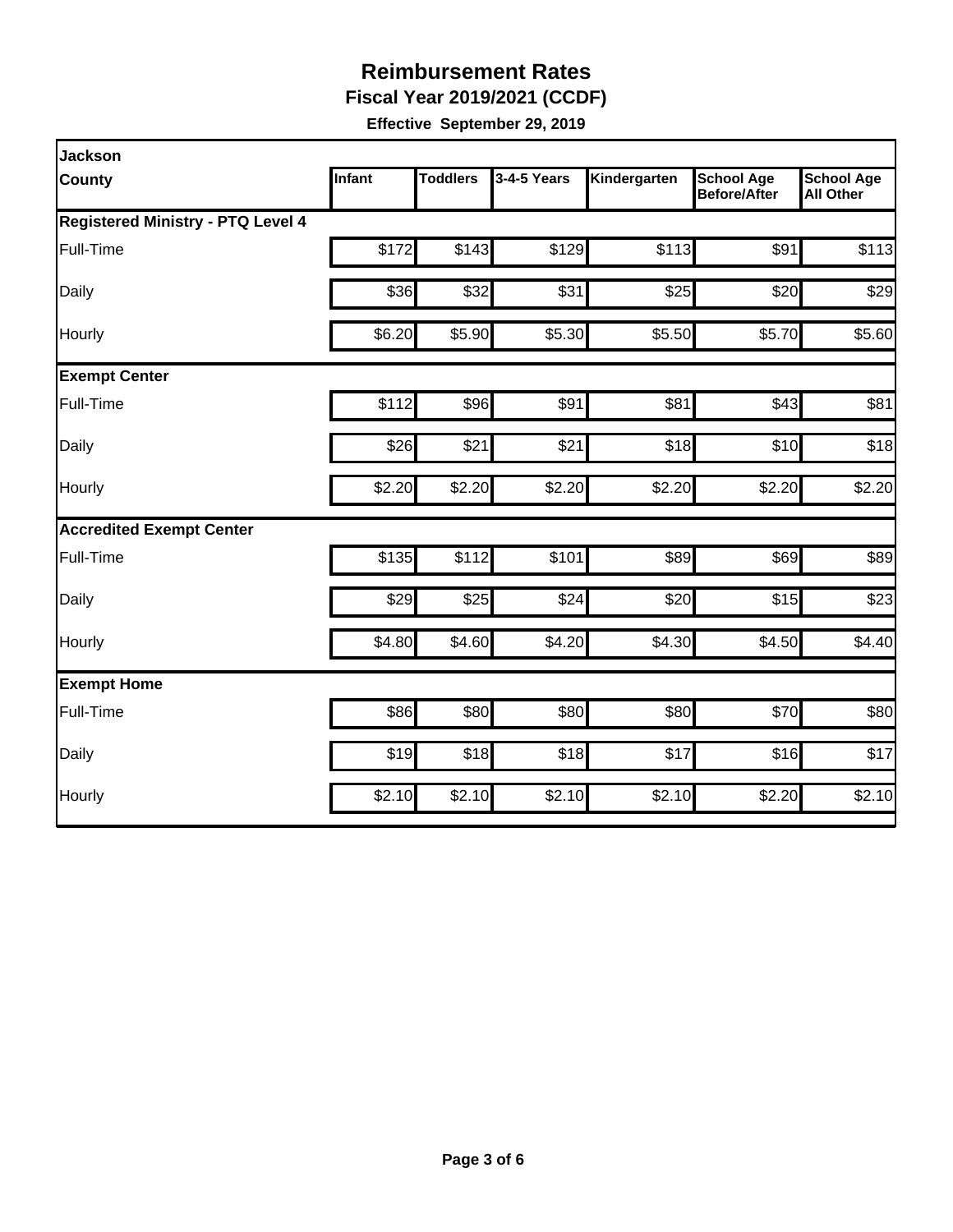**School Year 2019/2021 (OMW Pre-K)**

| Jackson                       |        |                 |             |              |                                   |                         |
|-------------------------------|--------|-----------------|-------------|--------------|-----------------------------------|-------------------------|
| <b>County</b>                 | Infant | <b>Toddlers</b> | 3-4-5 Years | Kindergarten | <b>School Age</b><br>Before/After | School Age<br>All Other |
| Licensed Center - PTQ Level 3 |        |                 |             |              |                                   |                         |
| Full-Time                     |        |                 | \$132.00    |              |                                   |                         |
| Daily                         |        |                 |             |              |                                   |                         |
| Hourly                        |        |                 |             |              |                                   |                         |
| Licensed Center - PTQ Level 4 |        |                 |             |              |                                   |                         |
| Full-Time                     |        |                 | \$141.90    |              |                                   |                         |
| Daily                         |        |                 |             |              |                                   |                         |
| Hourly                        |        |                 |             |              |                                   |                         |
| Licensed Home - PTQ Level 3   |        |                 |             |              |                                   |                         |
| Full-Time                     |        |                 | \$139.70    |              |                                   |                         |
| Daily                         |        |                 |             |              |                                   |                         |
| Hourly                        |        |                 |             |              |                                   |                         |
| Licensed Home - PTQ Level 4   |        |                 |             |              |                                   |                         |
| Full-Time                     |        |                 | \$150.70    |              |                                   |                         |
| Daily                         |        |                 |             |              |                                   |                         |
| Hourly                        |        |                 |             |              |                                   |                         |
| VCP Ministry - PTQ Level 0    |        |                 |             |              |                                   |                         |
| Full-Time                     |        |                 | \$100.10    |              |                                   |                         |
| Daily                         |        |                 |             |              |                                   |                         |
| Hourly                        |        |                 |             |              |                                   |                         |
| VCP Ministry - PTQ Level 3    |        |                 |             |              |                                   |                         |
| Full-Time                     |        |                 | \$132.00    |              |                                   |                         |
| Daily                         |        |                 |             |              |                                   |                         |
| Hourly                        |        |                 |             |              |                                   |                         |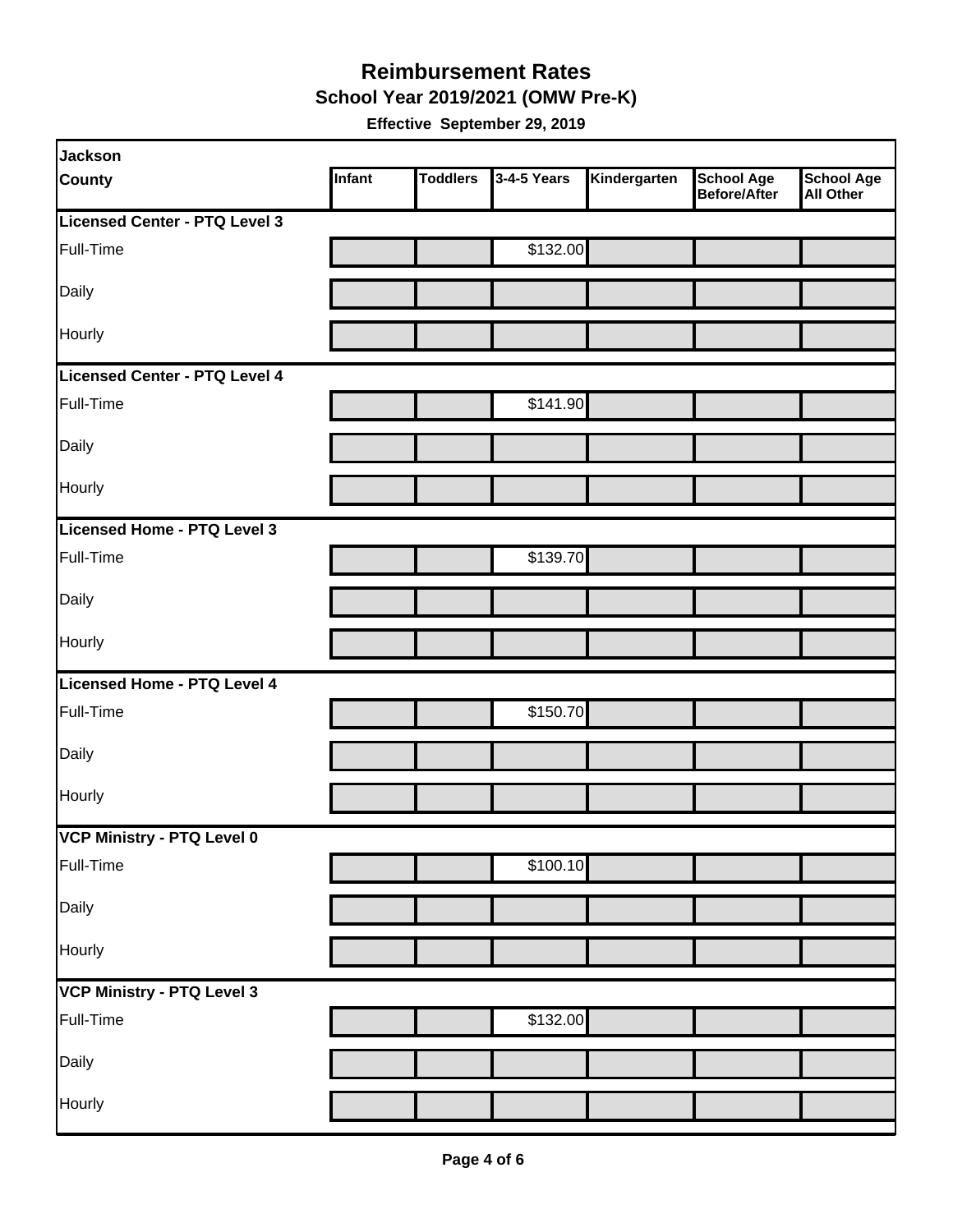**School Year 2019/2021 (OMW Pre-K)**

| <b>Jackson</b>                                 |        |                 |             |              |                                   |                                       |
|------------------------------------------------|--------|-----------------|-------------|--------------|-----------------------------------|---------------------------------------|
| <b>County</b>                                  | Infant | <b>Toddlers</b> | 3-4-5 Years | Kindergarten | <b>School Age</b><br>Before/After | <b>School Age</b><br><b>All Other</b> |
| <b>VCP Ministry - PTQ Level 4</b>              |        |                 |             |              |                                   |                                       |
| Full-Time                                      |        |                 | \$141.90    |              |                                   |                                       |
| Daily                                          |        |                 |             |              |                                   |                                       |
| Hourly                                         |        |                 |             |              |                                   |                                       |
| Private Accredited School - PTQ Level 0        |        |                 |             |              |                                   |                                       |
| Full-Time                                      |        |                 | \$101.20    |              |                                   |                                       |
| Daily                                          |        |                 |             |              |                                   |                                       |
| Hourly                                         |        |                 |             |              |                                   |                                       |
| Private Accredited School - PTQ Level 1        |        |                 |             |              |                                   |                                       |
| Full-Time                                      |        |                 | \$101.20    |              |                                   |                                       |
| Daily                                          |        |                 |             |              |                                   |                                       |
| Hourly                                         |        |                 |             |              |                                   |                                       |
| <b>Private Accredited School - PTQ Level 2</b> |        |                 |             |              |                                   |                                       |
| Full-Time                                      |        |                 | \$121.00    |              |                                   |                                       |
| Daily                                          |        |                 |             |              |                                   |                                       |
| Hourly                                         |        |                 |             |              |                                   |                                       |
| <b>Private Accredited School - PTQ Level 3</b> |        |                 |             |              |                                   |                                       |
| Full-Time                                      |        |                 | \$132.00    |              |                                   |                                       |
| Daily                                          |        |                 |             |              |                                   |                                       |
| Hourly                                         |        |                 |             |              |                                   |                                       |
| Private Accredited School - PTQ Level 4        |        |                 |             |              |                                   |                                       |
| Full-Time                                      |        |                 | \$141.90    |              |                                   |                                       |
| Daily                                          |        |                 |             |              |                                   |                                       |
| Hourly                                         |        |                 |             |              |                                   |                                       |